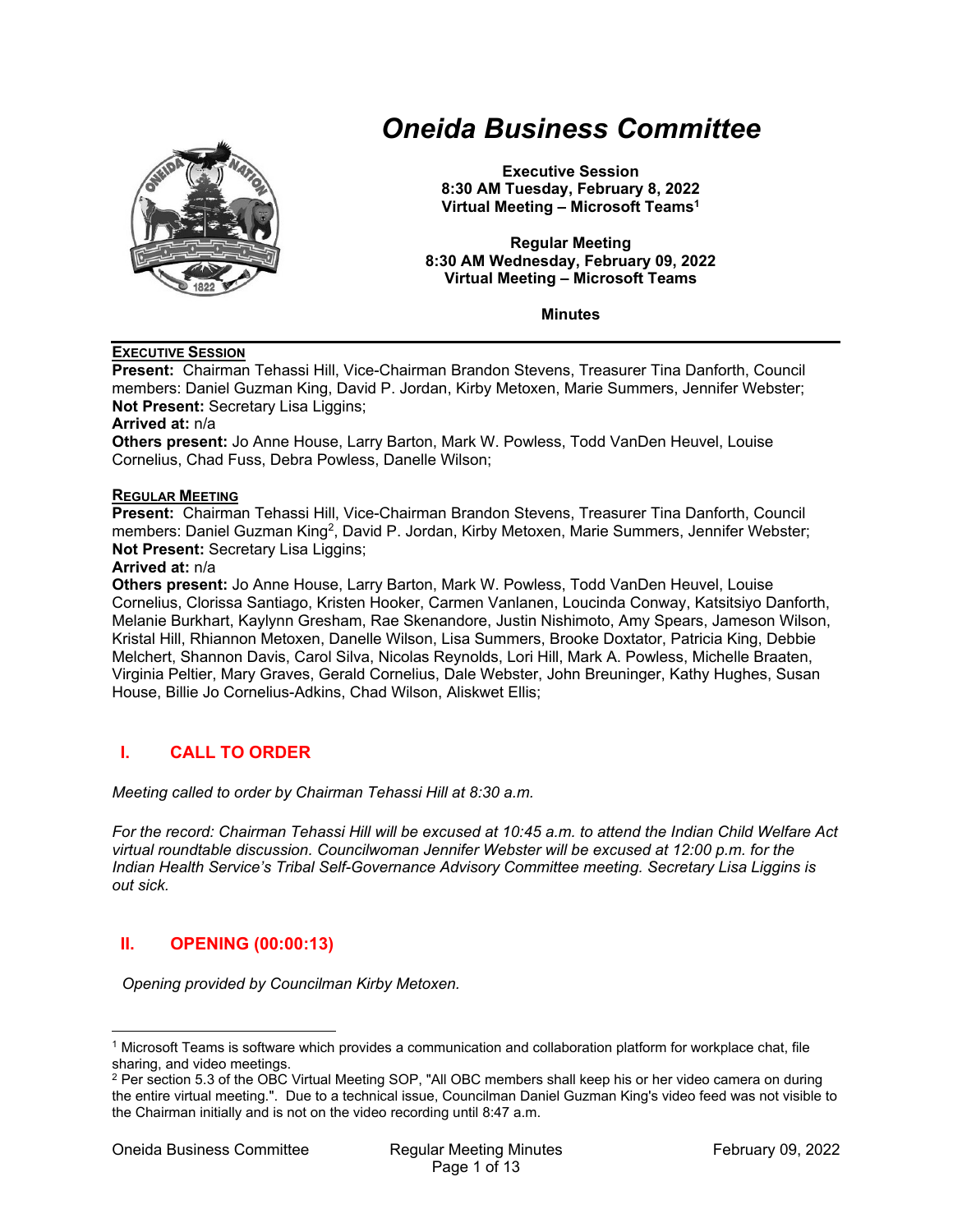# **III. ADOPT THE AGENDA (00:00:46);(00:34:10)**

Motion by Jennifer Webster to adopt the agenda with one (1) deletion [under the Audit Committee section, delete item entitled "Accept the Oneida Recreation performance assurance audit and lift the confidentiality requirement"], seconded by Kirby Metoxen. Motion carried:

 Ayes: Tina Danforth, Daniel Guzman King, David P. Jordan, Kirby Metoxen, Brandon Stevens, Marie Summers, Jennifer Webster Not Present: Lisa Liggins

*Item IV.A. was addressed next.* 

Motion by David P. Jordan to amend the agenda with two (2) additions [1) under Travel Requests section, add item entitled "Approve the travel request - Secretary Lisa Liggins and Councilwoman Marie Summers - State of the Tribes Address - Madison, WI - February 21-22, 2022", 2) under Travel Requests section, add item entitled "Approve the travel request - Councilman Kirby Metoxen - State of the Tribes Address - Madison, WI - February 21-23, 2022"], seconded by Jennifer Webster. Motion carried:

 Ayes: Tina Danforth, Daniel Guzman King, David P. Jordan, Kirby Metoxen, Brandon Stevens, Marie Summers, Jennifer Webster Not Present: Lisa Liggins

*Item X.A. was addressed next.* 

# **IV. OATH OF OFFICE (00:02:32)**

*Oaths of office administered by Chairman Tehassi Hill. Kathy Hughes, Susan House, John Breuninger, Gerald Cornelius, and Dale Webster were present.* 

- **A. Oneida Airport Hotel Corporation Kathy Hughes and Susan House**  Sponsor: Lisa Liggins, Secretary
- **B. Oneida Nation Veterans Affairs Committee John Breuninger, Gerald Cornelius, and Dale Webster**  Sponsor: Lisa Liggins, Secretary

#### **V. MINUTES**

**A. Approve the January 26, 2022, regular Business Committee meeting minutes (00:06:03)**  Sponsor: Lisa Liggins, Secretary

Motion by Jennifer Webster to approve the January 26, 2022, regular Business Committee meeting minutes, seconded by David P. Jordan. Motion carried:

 Ayes: Tina Danforth, Daniel Guzman King, David P. Jordan, Kirby Metoxen, Brandon Stevens, Marie Summers, Jennifer Webster Not Present: Lisa Liggins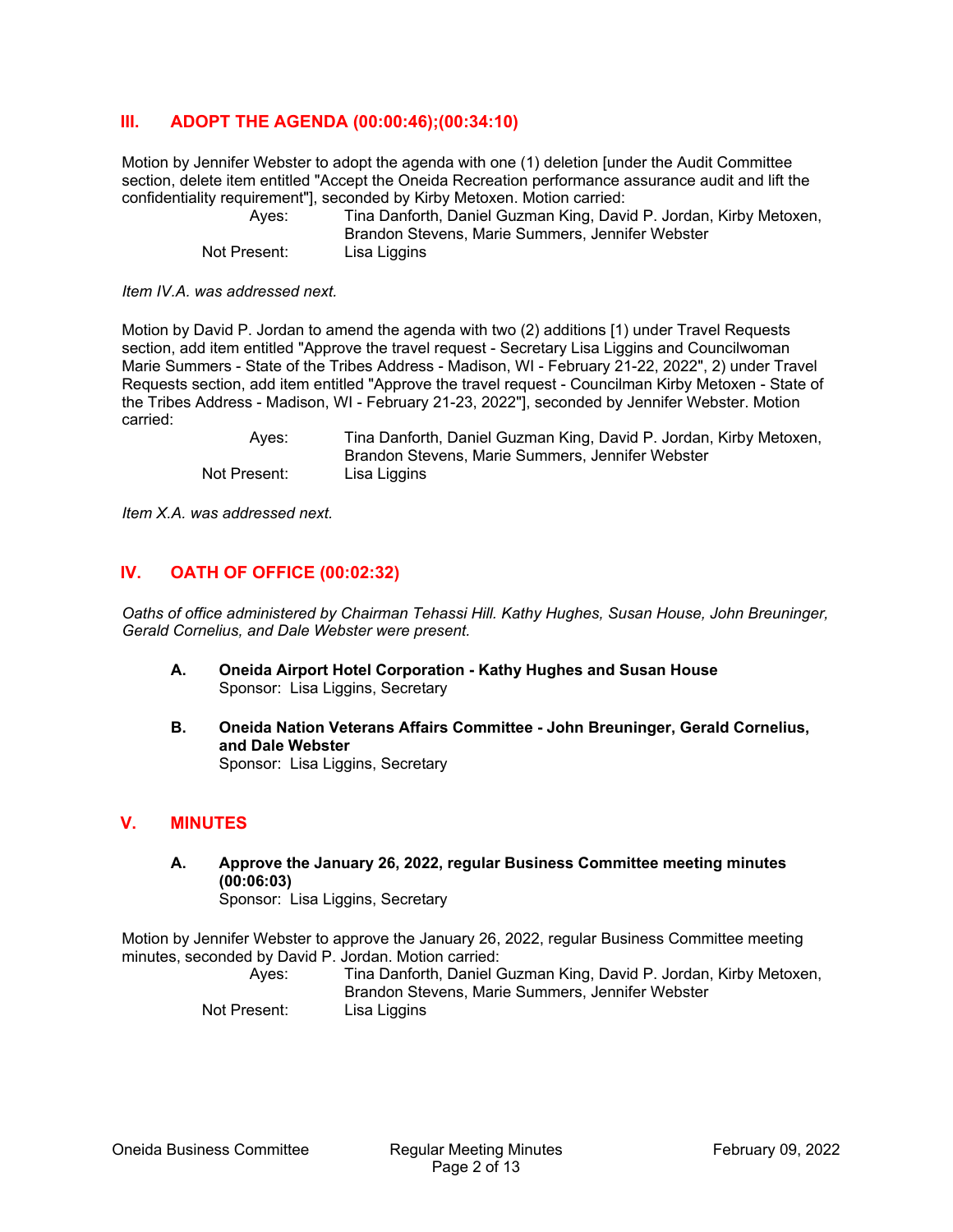## **VI. RESOLUTIONS**

#### **A. Adopt resolution entitled Amendments to the Furlough Law (00:07:05)**  Sponsor: David P. Jordan, Councilman

Motion by Marie Summers to adopt resolution entitled 02-09-22-A Amendments to the Furlough Law, seconded by Kirby Metoxen. Motion carried:

| Ayes:        | Tina Danforth, Daniel Guzman King, David P. Jordan, Kirby Metoxen, |
|--------------|--------------------------------------------------------------------|
|              | Brandon Stevens, Marie Summers, Jennifer Webster                   |
| Not Present: | Lisa Liggins                                                       |

## **VII. APPOINTMENTS**

**A. Determine next steps regarding four (4) vacancies - Oneida Nation Arts Board (00:27:23)**  Sponsor: Lisa Liggins, Secretary

Motion by Jennifer Webster to accept the selected applicants, to appoint Cody Cottrell and Harmony Hill to the Oneida Nation Arts Board with terms ending March 31, 2024, and to request the Secretary to re-notice the remaining two (2) vacancies, seconded by Brandon Stevens. Motion carried:

| Aves:        | Tina Danforth, Daniel Guzman King, David P. Jordan, Kirby Metoxen, |
|--------------|--------------------------------------------------------------------|
|              | Brandon Stevens, Marie Summers, Jennifer Webster                   |
| Not Present: | Lisa Liggins                                                       |

**B. Correct the term end date for Susan House on the Oneida Airport Hotel Corporation Board from January 21, 2027, to January 31, 2027 (00:30:50)**  Sponsor: Lisa Liggins, Secretary

Motion by Jennifer Webster to approve the corrected the term end date for Susan House on the Oneida Airport Hotel Corporation Board from January 21, 2027, to January 31, 2027, seconded by David P. Jordan. Motion carried:

 Ayes: Tina Danforth, Daniel Guzman King, David P. Jordan, Kirby Metoxen, Brandon Stevens, Marie Summers, Jennifer Webster Not Present: Lisa Liggins

## **VIII. STANDING COMMITTEES**

## **A. LEGISLATIVE OPERATING COMMITTEE**

**1. Accept the January 19, 2022, regular Legislative Operating Committee meeting minutes (00:31:45)**  Sponsor: David P. Jordan, Councilman

Motion by David P. Jordan to accept the January 19, 2022, regular Legislative Operating Committee meeting minutes, seconded by Jennifer Webster. Motion carried:

 Ayes: Tina Danforth, Daniel Guzman King, David P. Jordan, Kirby Metoxen, Brandon Stevens, Marie Summers, Jennifer Webster Not Present: Lisa Liggins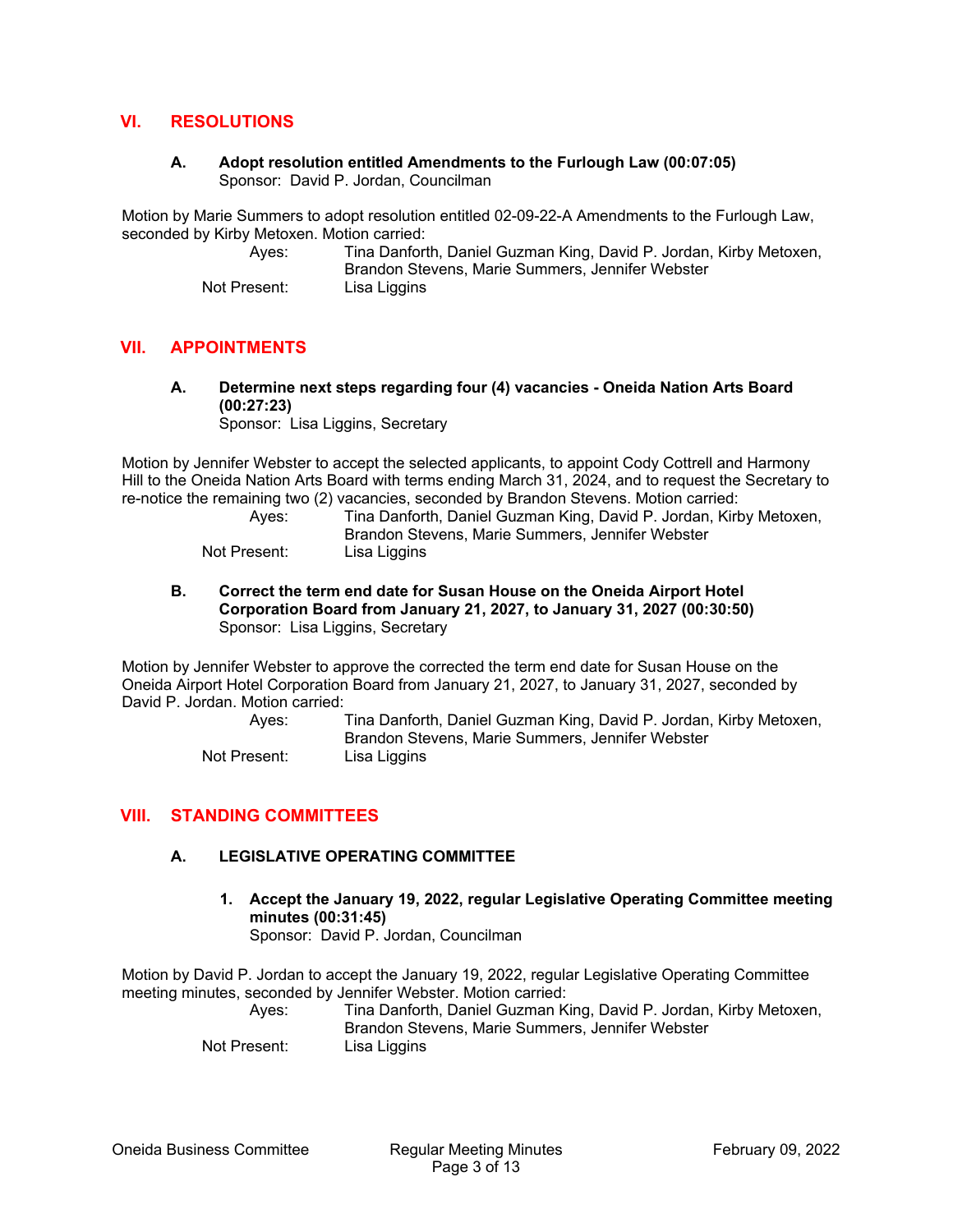## **B. QUALITY OF LIFE COMMITTEE**

**1. Accept the November 18, 2021, regular Quality of Life Committee meeting minutes (00:32:38)** 

Sponsor: Marie Summers, Councilwoman

Motion by David P. Jordan to accept the November 18, 2021, regular Quality of Life Committee meeting minutes, seconded by Kirby Metoxen. Motion carried:

 Ayes: Tina Danforth, Daniel Guzman King, David P. Jordan, Kirby Metoxen, Brandon Stevens, Marie Summers, Jennifer Webster

Not Present: Lisa Liggins

**2. Accept the December 16, 2021, regular Quality of Life Committee meeting minutes (00:33:18)** 

Sponsor: Marie Summers, Councilwoman

Motion by Kirby Metoxen to accept the December 16, 2021, regular Quality of Life Committee meeting minutes, seconded by Jennifer Webster. Motion carried:

| Aves:        | Tina Danforth, Daniel Guzman King, David P. Jordan, Kirby Metoxen, |
|--------------|--------------------------------------------------------------------|
|              | Brandon Stevens, Marie Summers, Jennifer Webster                   |
| Not Present: | Lisa Liggins                                                       |

*Item III. was addressed next.* 

# **IX. STANDING ITEMS**

## **A. ARPA FRF LR Updates and Requests/Proposals**

**1. Consider the request for an ARPA FRF LR funded Oneida Nation Home Repair/Improvement Program (00:56:24)** 

Sponsor: Billie Jo Cornelius-Adkins, Tribal Member

*Councilman Kirby Metoxen left at 9:27 a.m.* 

*Councilman Kirby Metoxen returned at 9:28 a.m.* 

*Vice-Chairman Brandon Stevens left at 9:28 a.m.* 

*Vice-Chairman Brandon Stevens returned at 9:33 a.m.* 

Motion by Jennifer Webster to forward the request for an ARPA FRF LR funded Oneida Nation Home Repair/Improvement Program to the General Manager for review and recommendations and to submit to the FRF portal for consideration within 60 days and to include consideration for amendments to ARPA [FRF LR] allocations, seconded by Marie Summers. Motion carried:

 Ayes: Tina Danforth, Daniel Guzman King, David P. Jordan, Kirby Metoxen, Brandon Stevens, Marie Summers, Jennifer Webster Not Present: Lisa Liggins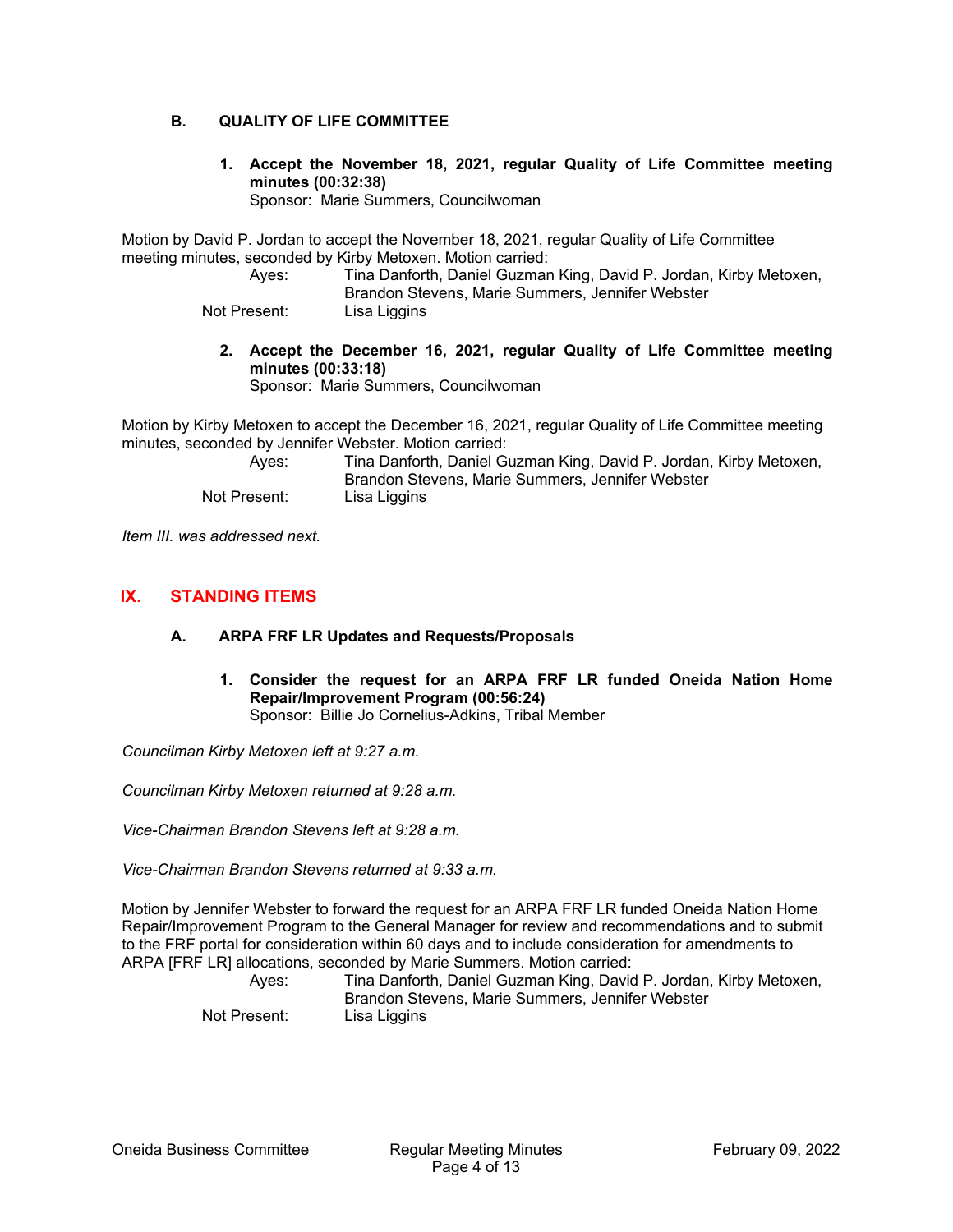#### **2. Consider request for an ARPA FRF LR funded Residential Infrastructure Project (01:41:34)**

Sponsor: Billie Jo Cornelius-Adkins, Tribal Member

Motion by Jennifer Webster to forward the request for an ARPA FRF LR funded Residential Infrastructure Project to the General Manager for review and recommendations and to submit to the FRF portal for consideration within 60 days and to include consideration for amendments to ARPA [FRF LR] allocations, seconded by Brandon Stevens. Motion carried:

 Ayes: Tina Danforth, Daniel Guzman King, David P. Jordan, Kirby Metoxen, Brandon Stevens, Marie Summers, Jennifer Webster Not Present: Lisa Liggins

*For the record: Treasurer Tina Danforth stated the 60 day consideration needs to include administration, program guidelines, and funding in that review in 60 days, thank you.* 

*Chairman Tehassi Hill left at 10:29 a.m. Vice-Chairman Brandon Stevens assumes the role of chair.* 

*Item XII.A.1. was addressed next.* 

# **X. TRAVEL REQUESTS**

**A. Approve the travel request – Secretary Lisa Liggins & Councilwoman Marie Summers – State of the Tribes Address – Madison, WI – February 21-22, 2022 (00:37:14)** 

Sponsor: Marie Summers, Councilwoman

Motion by Jennifer Webster to approve the travel request for any Business Committee members to attend the State of the Tribes Address, seconded by Marie Summers. Motion carried:

 Ayes: Tina Danforth, Daniel Guzman King, David P. Jordan, Kirby Metoxen, Brandon Stevens, Marie Summers, Jennifer Webster Not Present: Lisa Liggins

Motion by Jennifer Webster to move Executive Session that is scheduled on Tuesday, February 22, 2022, to Monday, February 21, 2022, seconded by Marie Summers. Motion carried:

| Ayes:        | Tina Danforth, Daniel Guzman King, David P. Jordan, Kirby Metoxen, |
|--------------|--------------------------------------------------------------------|
|              | Marie Summers, Jennifer Webster                                    |
| Not Drocont: | Tahassi Hill Lisa Liagins                                          |

- Not Present: Tehassi Hill, Lisa Liggins
- **B. Approve the travel request Councilman Kirby Metoxen State of the Tribes Address & Native American Tourism of Wisconsin – Madison, WI – February 21-23, 2022 (00:43:18)**

Sponsor: Kirby Metoxen, Councilman

Motion by Jennifer Webster to approve the travel request for Councilman Kirby Metoxen to attend the State of the Tribes Address & Native American Tourism of Wisconsin in Madison, WI – February 21- 23, 2022, seconded by Marie Summers. Motion carried:

| Aves:        | Tina Danforth, Daniel Guzman King, David P. Jordan, Brandon<br>Stevens. Marie Summers. Jennifer Webster |
|--------------|---------------------------------------------------------------------------------------------------------|
| Abstained:   | Kirby Metoxen                                                                                           |
| Not Present: | Lisa Liggins                                                                                            |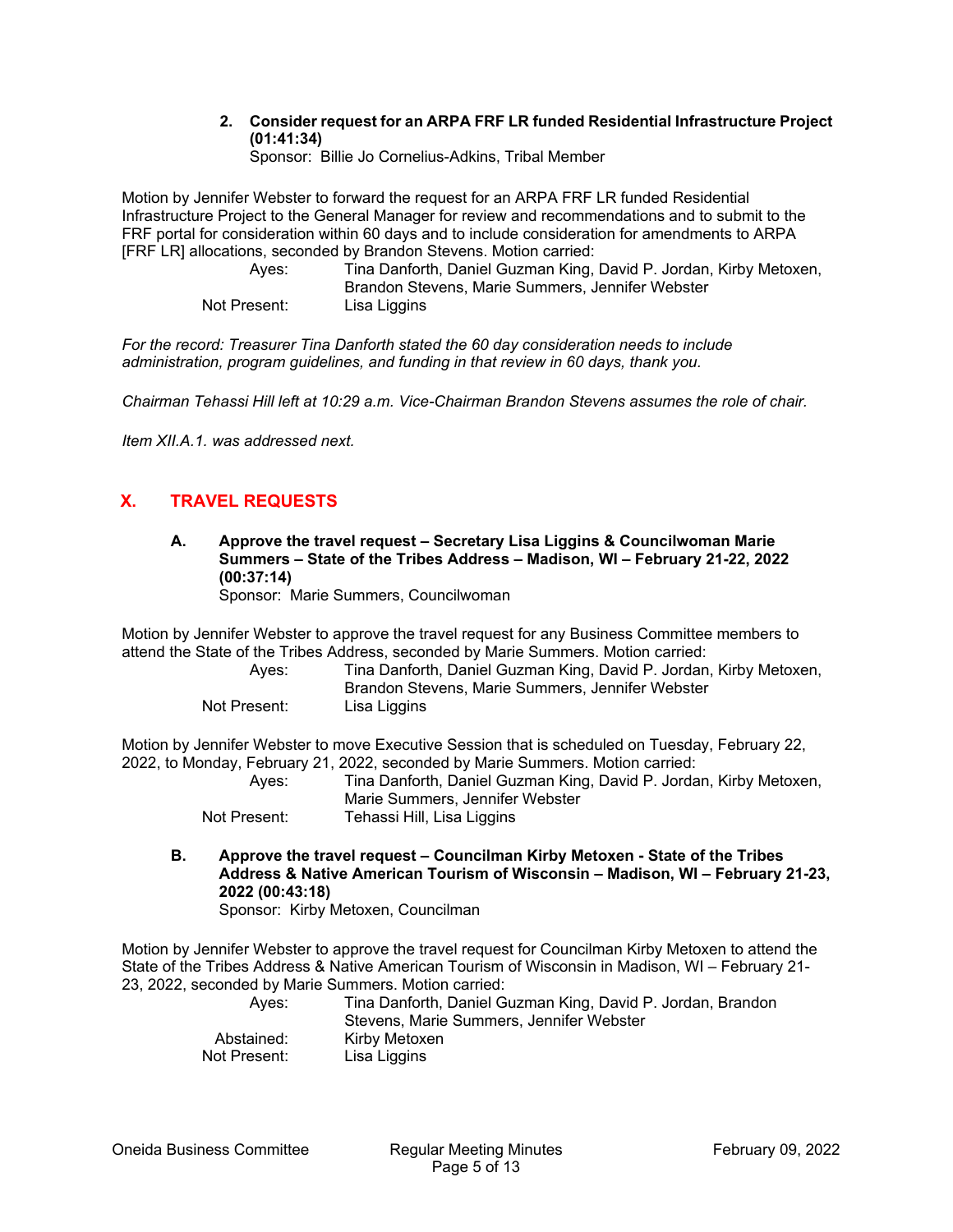## **XI. NEW BUSINESS**

**A. Review the Special Election recommendation and determine next steps (00:44:20)**  Sponsor: Pamela Nohr, Chair/Oneida Election Board

Motion by Jennifer Webster to approve the recommended date for the 2022 Special Election for Saturday, July 16, 2022, 7:00 a.m. to 7:00 p.m., seconded by Marie Summers. Motion carried: Ayes: Tina Danforth, Daniel Guzman King, David P. Jordan, Kirby Metoxen,

| Aves:        | Tina Danforth, Daniel Guzman King, David P. Jordan, Kirby Metoxen, |
|--------------|--------------------------------------------------------------------|
|              | Brandon Stevens, Marie Summers, Jennifer Webster                   |
| Not Present: | Lisa Liggins                                                       |

Motion by Jennifer Webster to direct the Secretary to send a memo to the Oneida Election Board to request that they identify the 2023 General Election dates in order for the Bi-Centennial Planning Committee to schedule their activities, seconded by Marie Summers. Motion carried:

| Aves:        | Daniel Guzman King, David P. Jordan, Kirby Metoxen, Brandon<br>Stevens, Marie Summers, Jennifer Webster |
|--------------|---------------------------------------------------------------------------------------------------------|
| Abstained:   | Tina Danforth                                                                                           |
| Not Present: | Lisa Liggins                                                                                            |

*Item XII.D. was addressed next.* 

# **XII. REPORTS**

# **A. OPERATIONAL**

**1. Accept the Emergency Management Department FY-2022 1st quarter report (02:00:31)** 

Sponsor: Kaylynn Gresham, Director/Emergency Management

Motion by Jennifer Webster to accept the Emergency Management Department FY-2022 1st quarter report, seconded by Marie Summers. Motion carried:

 Ayes: Tina Danforth, Daniel Guzman King, David P. Jordan, Kirby Metoxen, Marie Summers, Jennifer Webster Not Present: Tehassi Hill, Lisa Liggins

## **B. APPOINTED BOARDS, COMMITTEES, COMMISSIONS**

**1. Accept the Anna John Resident Centered Care Community Board FY-2022 1st quarter report (02:04:06)** 

Sponsor: Kristin Jorgenson Dann, Chair/Anna John Resident Centered Care Community Board

Motion by Jennifer Webster to accept the Anna John Resident Centered Care Community Board FY-2022 1st quarter report, seconded by Marie Summers. Motion carried:

| Aves:        | Tina Danforth, Daniel Guzman King, David P. Jordan, Kirby Metoxen, |
|--------------|--------------------------------------------------------------------|
|              | Marie Summers, Jennifer Webster                                    |
| Not Present: | Tehassi Hill, Lisa Liggins                                         |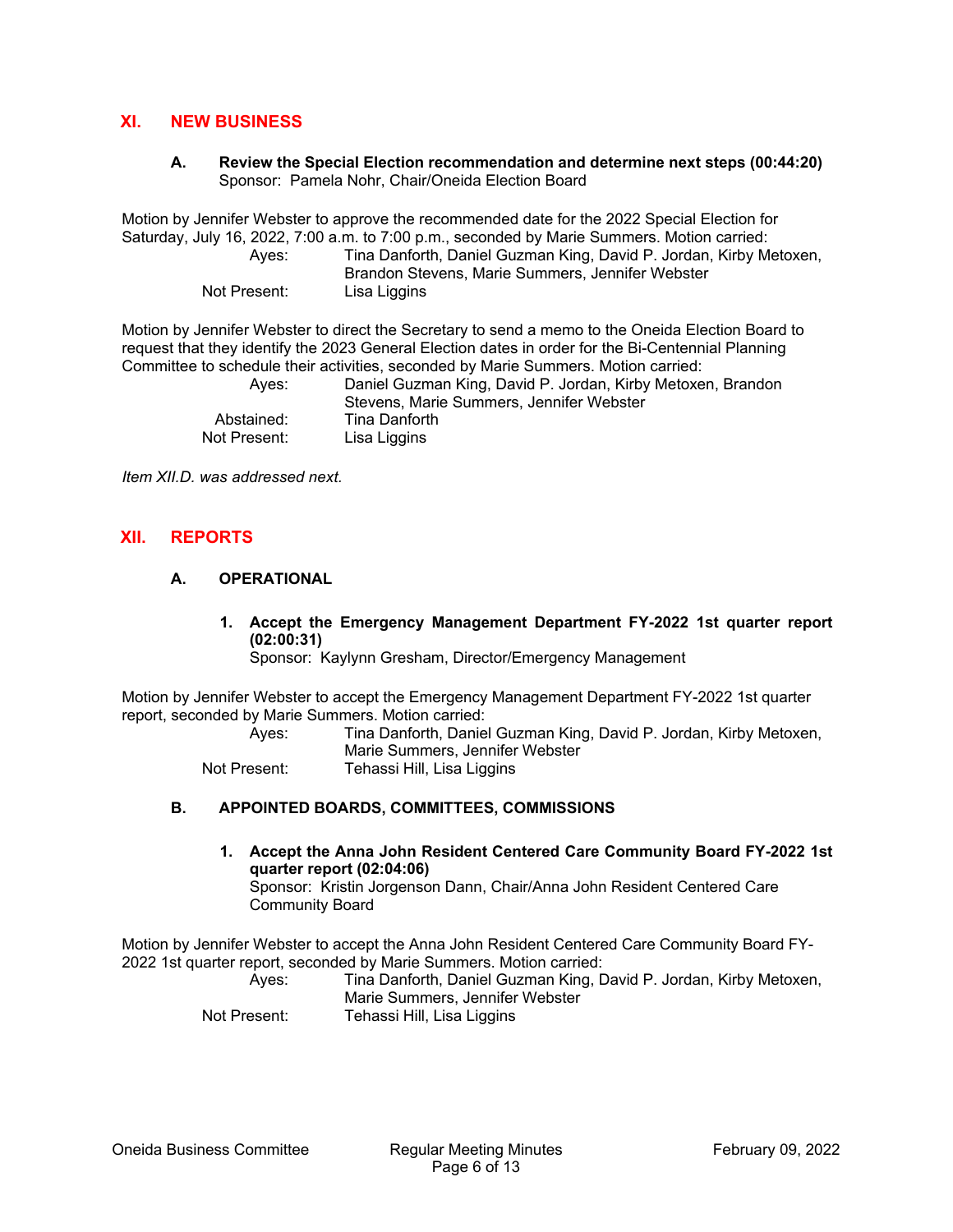**2. Accept the Oneida Community Library Board FY-2022 1st quarter report (02:05:10)** 

Sponsor: Brooke Doxtator, BCC Supervisor

Motion by Marie Summers to accept the Oneida Community Library Board FY-2022 1st quarter report, seconded by Jennifer Webster. Motion carried:

| Ayes:        | Tina Danforth, Daniel Guzman King, David P. Jordan, Kirby Metoxen, |
|--------------|--------------------------------------------------------------------|
|              | Marie Summers, Jennifer Webster                                    |
| Not Present: | Tehassi Hill, Lisa Liggins                                         |

**3. Accept the Oneida Environmental Resources Board FY-2022 1st quarter report (02:06:56)** 

Sponsor: Brooke Doxtator, BCC Supervisor

Motion by Jennifer Webster to accept the Oneida Environmental Resources Board FY-2022 1st quarter report, seconded by Marie Summers. Motion carried:

| Ayes:        | Tina Danforth, Daniel Guzman King, David P. Jordan, Kirby Metoxen, |
|--------------|--------------------------------------------------------------------|
|              | Marie Summers, Jennifer Webster                                    |
| Not Present: | Tehassi Hill, Lisa Liggins                                         |

**4. Accept the Oneida Nation Arts Board FY-2022 1st quarter report (02:07:42)**  Sponsor: Kelli Strickland, Chair/Oneida Nation Arts Board

Motion by Marie Summers to accept the Oneida Nation Arts Board FY-2022 1st quarter report, seconded by David P. Jordan. Motion carried:

| Ayes:        | Tina Danforth, Daniel Guzman King, David P. Jordan, Kirby Metoxen, |
|--------------|--------------------------------------------------------------------|
|              | Marie Summers, Jennifer Webster                                    |
| Not Present: | Tehassi Hill, Lisa Liggins                                         |

## **5. Accept the Oneida Nation Veterans Affairs Committee FY-2022 1st quarter report (02:08:30)**

Sponsor: Gerald Cornelius, Chair/Oneida Nation Veterans Affairs Committee

Motion by Marie Summers to accept the Oneida Nation Veterans Affairs Committee FY-2022 1st quarter report, seconded by Kirby Metoxen. Motion carried:

| Aves:        | Tina Danforth, Daniel Guzman King, David P. Jordan, Kirby Metoxen, |
|--------------|--------------------------------------------------------------------|
|              | Marie Summers, Jennifer Webster                                    |
| Not Present: | Tehassi Hill, Lisa Liggins                                         |

**6. Accept the Oneida Personnel Commission FY-2022 1st quarter report (02:09:14)**  Sponsor: Carole Liggins, Chair/Oneida Personnel Commission

Motion by David P. Jordan to accept the Oneida Personnel Commission FY-2022 1st quarter report, seconded by Jennifer Webster. Motion carried:

| Aves:        | Tina Danforth, Daniel Guzman King, David P. Jordan, Kirby Metoxen, |
|--------------|--------------------------------------------------------------------|
|              | Marie Summers, Jennifer Webster                                    |
| Not Present: | Tehassi Hill, Lisa Liggins                                         |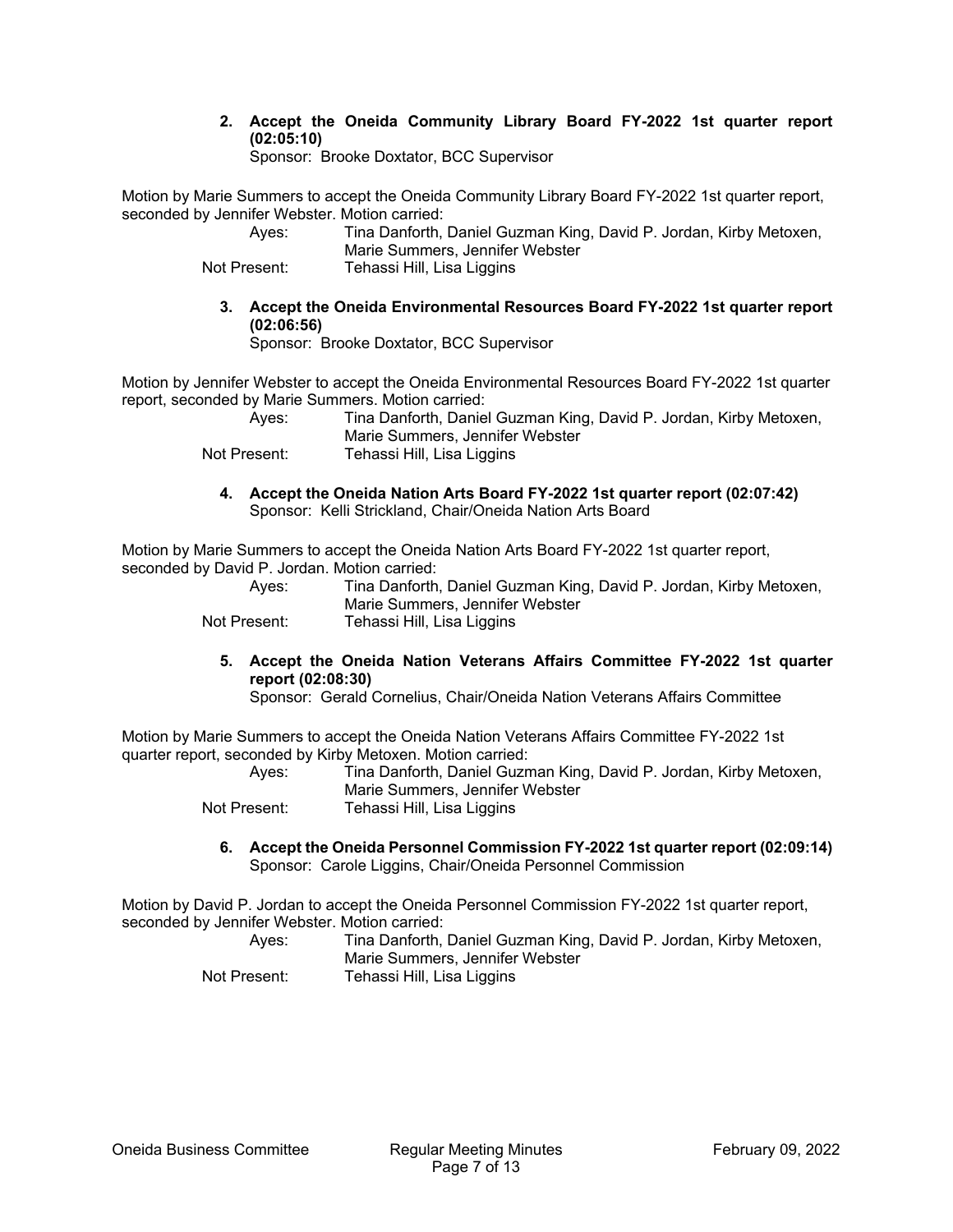#### **7. Accept the Oneida Police Commission FY-2022 1st quarter report (02:10:30)**  Sponsor: Richard VanBoxtel, Chair/Oneida Police Commission

Motion by David P. Jordan to accept the Oneida Police Commission FY-2022 1st quarter report and to note a correction of "Chairwoman" to "Chairman" in the report, seconded by Marie Summers. Motion carried:

> Ayes: Tina Danforth, Daniel Guzman King, David P. Jordan, Kirby Metoxen, Marie Summers, Jennifer Webster Not Present: Tehassi Hill, Lisa Liggins

**8. Accept the Pardon and Forgiveness Screening Committee FY-2022 1st quarter report (02:11:54)** 

Sponsor: Eric Boulanger, Chair/Pardon and Forgiveness Screening Committee

Motion by Marie Summers to accept the Pardon and Forgiveness Screening Committee FY-2022 1st quarter report, seconded by David P. Jordan. Motion carried:

 Ayes: Tina Danforth, Daniel Guzman King, David P. Jordan, Kirby Metoxen, Marie Summers, Jennifer Webster

Not Present: Tehassi Hill, Lisa Liggins

**9. Accept the Southeastern Wisconsin Oneida Tribal Services Advisory Board FY-2022 1st quarter report (02:12:39)** 

Sponsor: Diane Hill, Chair/Southeastern Wisconsin Oneida Tribal Services Advisory Board

Motion by Marie Summers to accept the Southeastern Wisconsin Oneida Tribal Services Advisory Board FY-2022 1st quarter report, seconded by Jennifer Webster. Motion carried:

 Ayes: Tina Danforth, Daniel Guzman King, David P. Jordan, Kirby Metoxen, Marie Summers, Jennifer Webster Not Present: Tehassi Hill, Lisa Liggins

# **C. ELECTED BOARDS, COMMITTEES, COMMISSIONS**

**1. Accept the Oneida Election Board FY-2022 1st quarter report (02:13:44)**  Sponsor: Pamela Nohr, Chair/Oneida Election Board

Motion by Marie Summers to accept the Oneida Election Board FY-2022 1st quarter report, seconded by David P. Jordan. Motion carried:

| Ayes:        | Tina Danforth, Daniel Guzman King, David P. Jordan, Kirby Metoxen, |
|--------------|--------------------------------------------------------------------|
|              | Marie Summers, Jennifer Webster                                    |
| Not Present: | Tehassi Hill, Lisa Liggins                                         |

**2. Accept the Oneida Gaming Commission FY-2022 1st quarter report (02:15:22)**  Sponsor: Mark A. Powless Sr., Chair/Oneida Gaming Commission

Motion by Marie Summers to accept the Oneida Gaming Commission FY-2022 1st quarter report, seconded by David P. Jordan. Motion carried:

| Ayes:        | Tina Danforth, Daniel Guzman King, David P. Jordan, Kirby Metoxen, |
|--------------|--------------------------------------------------------------------|
|              | Marie Summers, Jennifer Webster                                    |
| Not Present: | Tehassi Hill, Lisa Liggins                                         |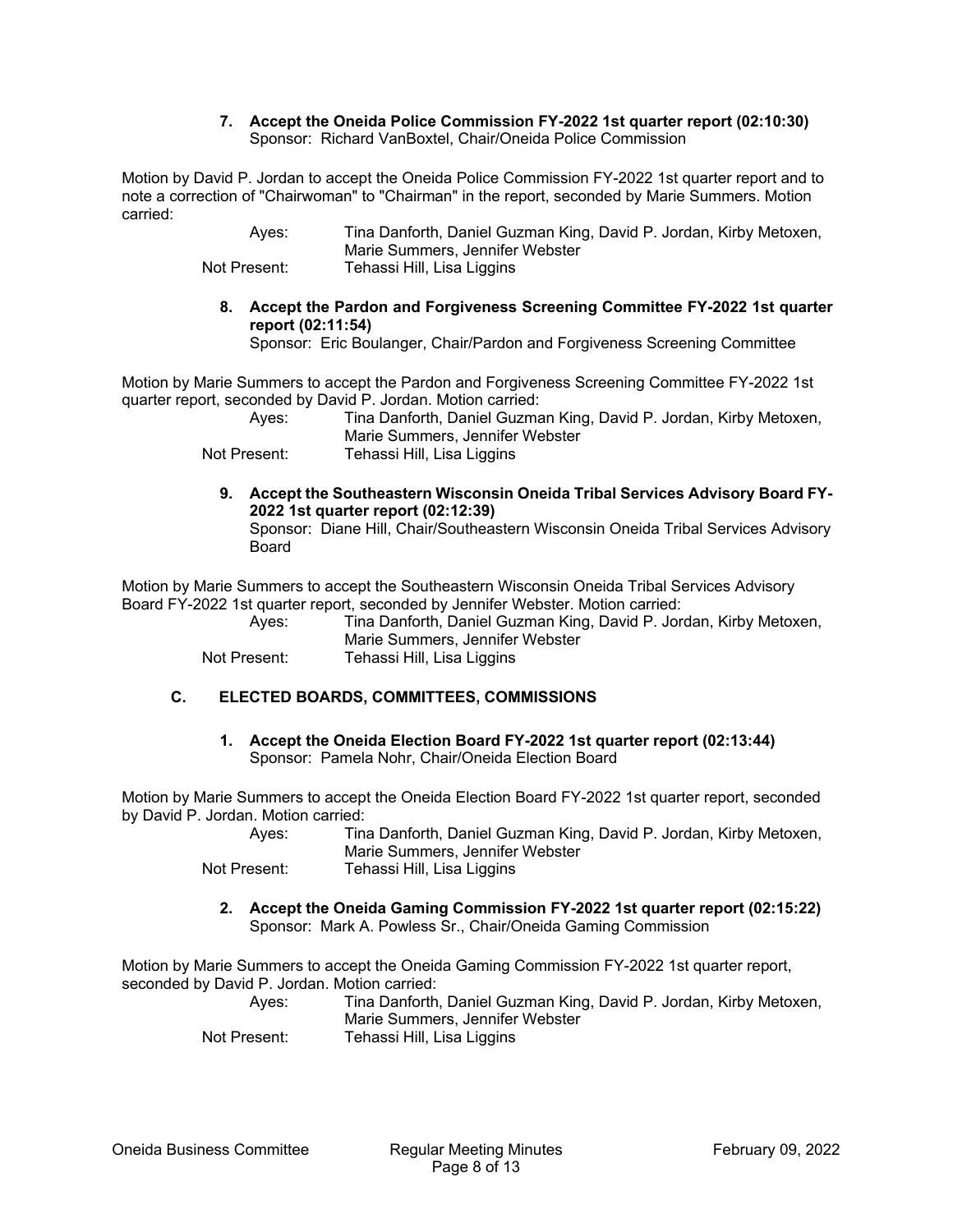**3. Accept the Oneida Land Claims Commission FY-2022 1st quarter report (02:17:39)** 

Sponsor: Chris Cornelius, Chair/Oneida Land Claims Commission

Motion by David P. Jordan to accept the Oneida Land Claims Commission FY-2022 1st quarter report, seconded by Jennifer Webster. Motion carried:

| Ayes:        | Tina Danforth, Daniel Guzman King, David P. Jordan, Kirby Metoxen, |
|--------------|--------------------------------------------------------------------|
|              | Marie Summers, Jennifer Webster                                    |
| Not Present: | Tehassi Hill, Lisa Liggins                                         |

**4. Accept the Oneida Land Commission FY-2022 1st quarter report (02:18:48)**  Sponsor: Rebecca Webster, Chair/Oneida Land Commission

Motion by David P. Jordan to accept the Oneida Land Commission FY-2022 1st quarter report, seconded by Kirby Metoxen. Motion carried:

 Ayes: Tina Danforth, Daniel Guzman King, David P. Jordan, Kirby Metoxen, Marie Summers, Jennifer Webster Not Present: Tehassi Hill, Lisa Liggins

**5. Accept the Oneida Nation Commission on Aging FY-2022 1st quarter report (02:19:47)** 

Sponsor: Carole Liggins, Chair/Oneida Nation Commission on Aging

Motion by Marie Summers to accept the Oneida Nation Commission on Aging FY-2022 1st quarter report, seconded by David P. Jordan. Motion carried:

| Ayes:        | Tina Danforth, Daniel Guzman King, David P. Jordan, Kirby Metoxen, |
|--------------|--------------------------------------------------------------------|
|              | Marie Summers, Jennifer Webster                                    |
| Not Present: | Tehassi Hill, Lisa Liggins                                         |

**6. Accept the Oneida Nation School Board FY-2022 1st quarter report (02:20:58)**  Sponsor: Aaron Manders, Chair/Oneida Nation School Board

Motion by Marie Summers to accept the Oneida Nation School Board FY-2022 1st quarter report, seconded by Jennifer Webster. Motion carried:

| Ayes:        | Tina Danforth, Daniel Guzman King, David P. Jordan, Kirby Metoxen, |
|--------------|--------------------------------------------------------------------|
|              | Marie Summers, Jennifer Webster                                    |
| Not Present: | Tehassi Hill, Lisa Liggins                                         |

**7. Accept the Oneida Trust Enrollment Committee FY-2022 1st quarter report (02:21:48)** 

Sponsor: Jennifer Hill-Kelley, Chair/Oneida Trust Enrollment Committee

Motion by Kirby Metoxen to accept the Oneida Trust Enrollment Committee FY-2022 1st quarter report, seconded by David P. Jordan. Motion carried:

 Ayes: Tina Danforth, Daniel Guzman King, David P. Jordan, Kirby Metoxen, Marie Summers, Jennifer Webster Not Present: Tehassi Hill, Lisa Liggins

*Item XIII.B.2. was addressed next.*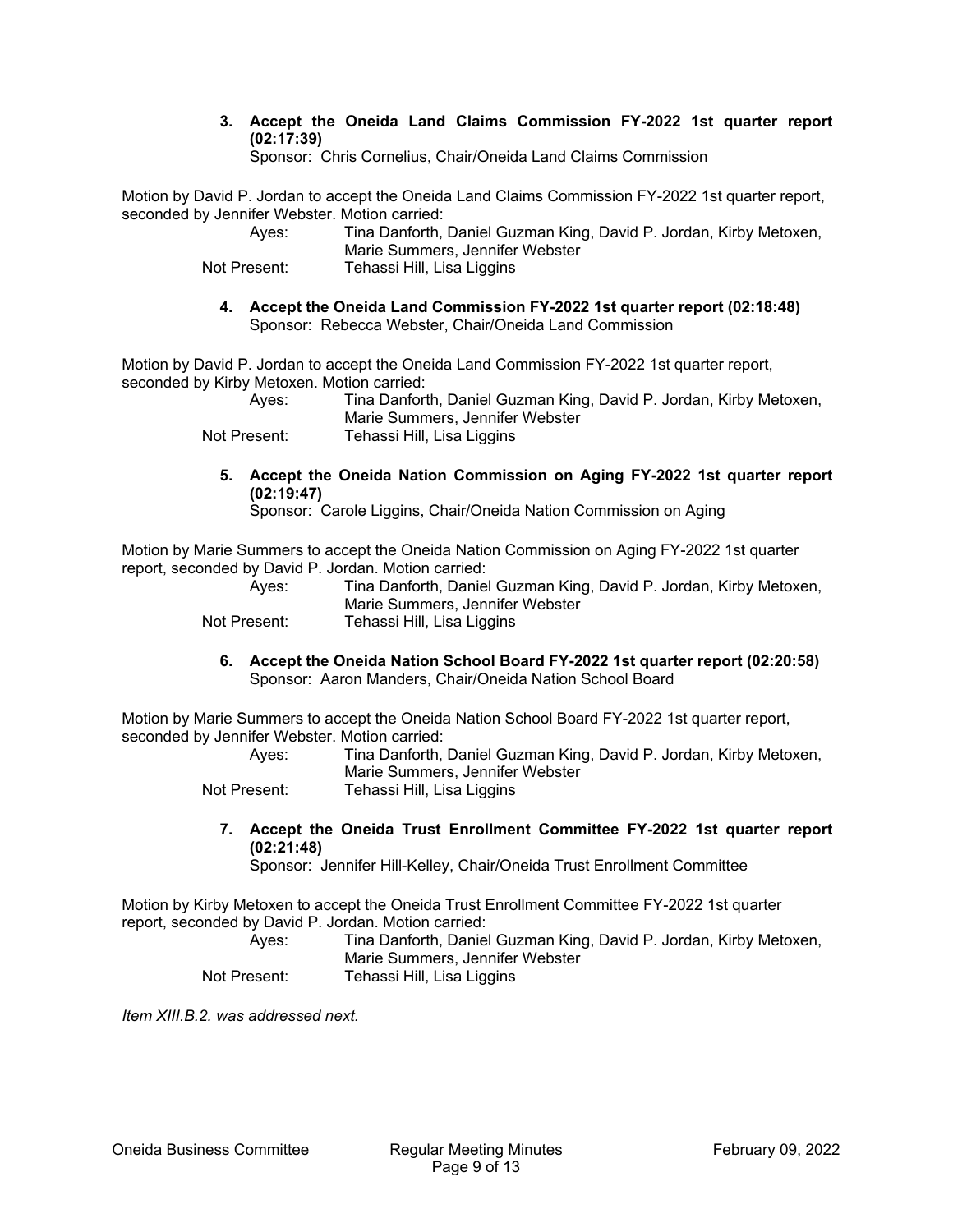# **D. STANDING COMMITTEES**

**1. Accept the Community Development Planning Committee FY-2022 1st quarter report (00:51:20)** 

Sponsor: Brandon Stevens, Vice-Chairman

Motion by Jennifer Webster to accept the Community Development Planning Committee FY-2022 1st quarter report, seconded by Marie Summers. Motion carried:

 Ayes: Tina Danforth, Daniel Guzman King, David P. Jordan, Kirby Metoxen, Brandon Stevens, Marie Summers, Jennifer Webster

Not Present: Lisa Liggins

**2. Accept the Finance Committee FY-2022 1st quarter report (00:53:15)**  Sponsor: Tina Danforth, Treasurer

Motion by Jennifer Webster to accept the Finance Committee FY-2022 1st quarter report, seconded by Kirby Metoxen. Motion carried:

| Ayes:        | Tina Danforth, Daniel Guzman King, David P. Jordan, Kirby Metoxen, |
|--------------|--------------------------------------------------------------------|
|              | Brandon Stevens, Marie Summers, Jennifer Webster                   |
| Not Present: | Lisa Liggins                                                       |

**3. Accept the Legislative Operating Committee FY-2022 1st quarter report (00:53:55)** 

Sponsor: David P. Jordan, Councilman

Motion by Kirby Metoxen to accept the Legislative Operating Committee FY-2022 1st quarter report, seconded by Marie Summers. Motion carried:

| Aves:        | Tina Danforth, Daniel Guzman King, David P. Jordan, Kirby Metoxen, |
|--------------|--------------------------------------------------------------------|
|              | Brandon Stevens, Marie Summers, Jennifer Webster                   |
| Not Present: | Lisa Liggins                                                       |

**4. Accept the Quality of Life Committee FY-2022 1st quarter report (00:54:40)** 

Sponsor: Marie Summers, Councilwoman

Motion by Jennifer Webster to accept the Quality of Life Committee FY-2022 1st quarter report, seconded by David P. Jordan. Motion carried:

| Ayes:        | Tina Danforth, Daniel Guzman King, David P. Jordan, Kirby Metoxen, |
|--------------|--------------------------------------------------------------------|
|              | Brandon Stevens, Marie Summers, Jennifer Webster                   |
| Not Present: | Lisa Liggins                                                       |

- **E. OTHER**
	- **1. Accept the Oneida Youth Leadership Institute FY-2022 1st quarter report (00:55:22)**

Sponsor: Richard Elm-Hill, President/Oneida Youth Leadership Institute

Motion by David P. Jordan to accept the Oneida Youth Leadership Institute FY-2022 1st quarter report, seconded by Marie Summers. Motion carried:

| Ayes:        | Tina Danforth, Daniel Guzman King, David P. Jordan, Kirby Metoxen, |
|--------------|--------------------------------------------------------------------|
|              | Brandon Stevens, Marie Summers, Jennifer Webster                   |
| Not Present: | Lisa Liggins                                                       |

*Item IX.A. was addressed next.*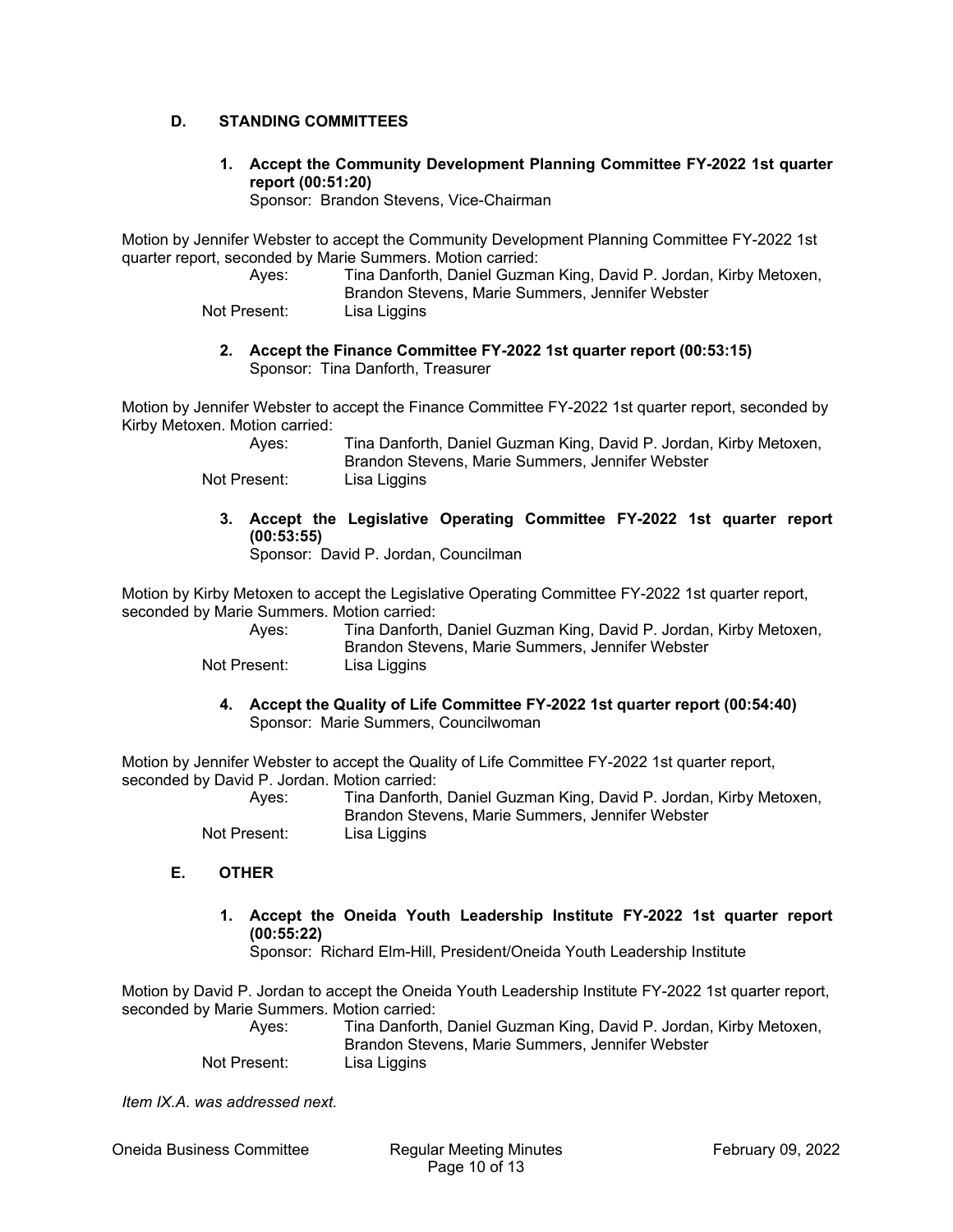# **XIII. EXECUTIVE SESSION**

#### **A. REPORTS**

# **1. Accept the Chief Counsel report (02:24:29)**

Sponsor: Jo Anne House, Chief Counsel

Motion by Jennifer Webster to accept the Chief Counsel report and move the memo entitled "Report - Status of Pandemic Related Actions in Effect" to open session, seconded by Marie Summers. Motion carried:

> Ayes: Tina Danforth, Daniel Guzman King, David P. Jordan, Kirby Metoxen, Marie Summers, Jennifer Webster Not Present: Tehassi Hill, Lisa Liggins

#### **2. Accept the General Manager report (02:25:30)**

Sponsor: Mark W. Powless, General Manager

Motion by Jennifer Webster to accept the General Manager report, seconded by Marie Summers. Motion carried:

| Ayes:        | Tina Danforth, Daniel Guzman King, David P. Jordan, Kirby Metoxen, |
|--------------|--------------------------------------------------------------------|
|              | Marie Summers, Jennifer Webster                                    |
| Not Present: | Tehassi Hill, Lisa Liggins                                         |

#### **3. Accept the Gaming General Manager FY-2022 1st quarter report (02:26:05)**  Sponsor: Louise Cornelius, Gaming General Manager

Motion by Marie Summers to accept the Gaming General Manager FY-2022 1st quarter report and to schedule a mandatory special Oneida Business Committee meeting [in late March] regarding expansion and merger upon submission of the updated information by the Gaming General Manager, seconded by Jennifer Webster. Motion carried:

| Ayes:        | Tina Danforth, Daniel Guzman King, David P. Jordan, Kirby Metoxen,<br>Marie Summers, Jennifer Webster |
|--------------|-------------------------------------------------------------------------------------------------------|
| Not Present: | Tehassi Hill, Lisa Liggins                                                                            |

# **4. Accept the Human Resources FY-2022 1st quarter report (02:28:14)**

Sponsor: Todd VanDen Heuvel, Executive HR Director

Motion by Jennifer Webster to accept the Human Resources FY-2022 1st quarter report, seconded by Marie Summers. Motion carried:

| Aves:        | Tina Danforth, Daniel Guzman King, David P. Jordan, Kirby Metoxen, |
|--------------|--------------------------------------------------------------------|
|              | Marie Summers, Jennifer Webster                                    |
| Not Present: | Tehassi Hill, Lisa Liggins                                         |

**5. Accept the Retail Enterprise FY-2022 1st quarter report (02:28:55)**  Sponsor: Debra Powless, Retail General Manager

Motion by Marie Summers to accept the Retail Enterprise FY-2022 1st quarter report, seconded by Kirby Metoxen. Motion carried:

> Ayes: Tina Danforth, Daniel Guzman King, David P. Jordan, Kirby Metoxen, Marie Summers, Jennifer Webster Not Present: Tehassi Hill, Lisa Liggins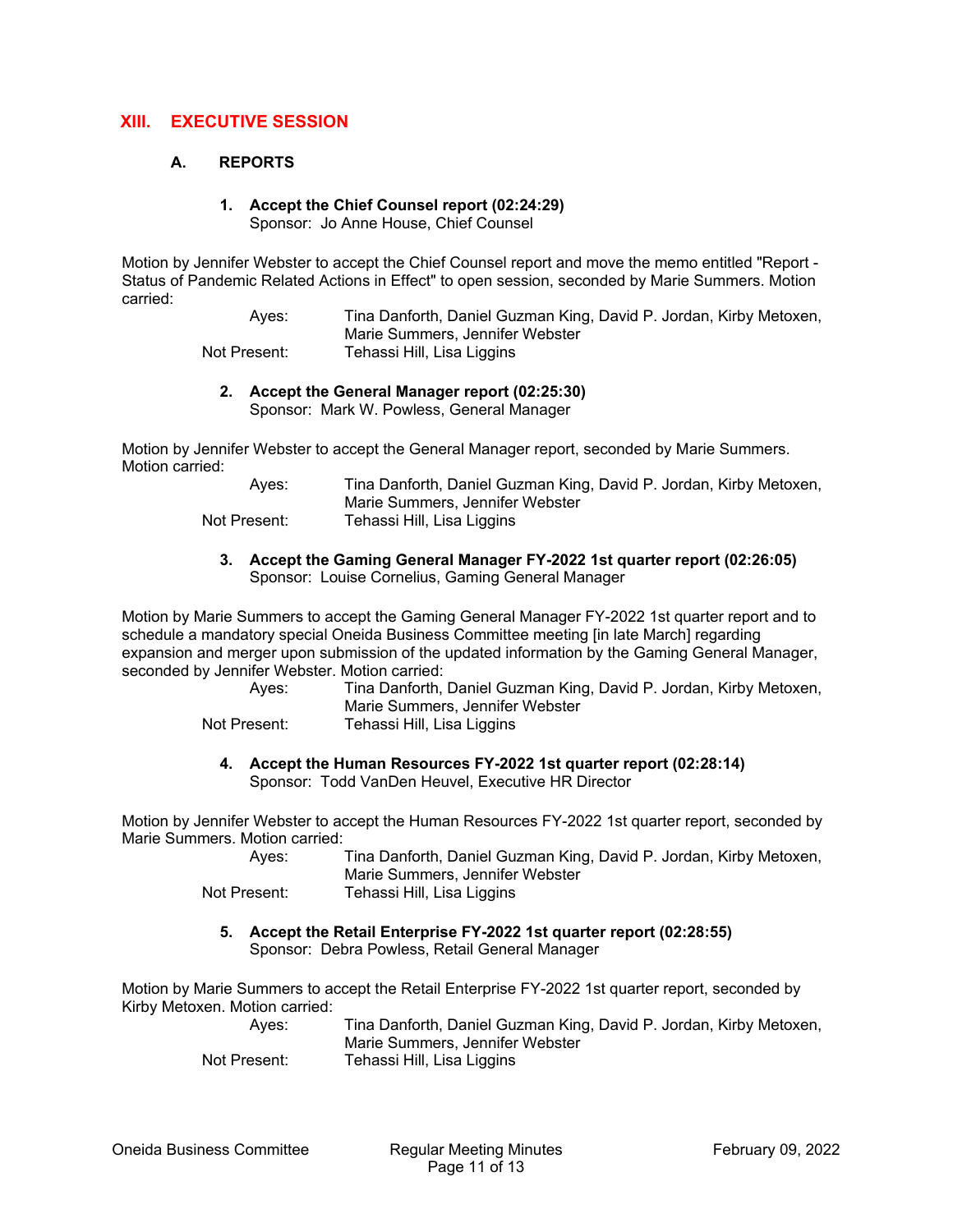## **B. AUDIT COMMITTEE**

**1. Accept the November 18, 2021, regular Audit Committee meeting minutes (02:29:30)** 

Sponsor: David P. Jordan, Councilman

Motion by Marie Summers to accept the November 18, 2021, regular Audit Committee meeting minutes, seconded by Jennifer Webster. Motion carried:

 Ayes: Tina Danforth, Daniel Guzman King, David P. Jordan, Kirby Metoxen, Marie Summers, Jennifer Webster Not Present: Tehassi Hill, Lisa Liggins

*Item XIII.B.2. was re-addressed next.* 

**2. Accept the Audit Committee FY-2022 1st quarter report (02:22:54);(02:30:04)**  Sponsor: David P. Jordan, Councilman

Motion by Marie Summers to accept the Audit Committee updated FY-2022 1st quarter report, seconded by David P. Jordan. Motion carried:

| Ayes:        | Tina Danforth, Daniel Guzman King, David P. Jordan, Kirby Metoxen, |
|--------------|--------------------------------------------------------------------|
|              | Marie Summers, Jennifer Webster                                    |
| Not Present: | Tehassi Hill, Lisa Liggins                                         |

*Item XIII.A.1. is addressed next.* 

Motion by Marie Summers to accept the Audit Committee FY-2022 1st quarter report, seconded by David P. Jordan. Motion carried:

 Ayes: Tina Danforth, Daniel Guzman King, David P. Jordan, Kirby Metoxen, Marie Summers, Jennifer Webster Not Present: Tehassi Hill, Lisa Liggins

**3. Accept the Gaming Contracts compliance audit and lift the confidentiality requirement (02:31:01)** 

Sponsor: David P. Jordan, Councilman

Motion by David P. Jordan to accept the Gaming Contracts compliance audit and lift the confidentiality requirement, seconded by Kirby Metoxen. Motion carried:

 Ayes: Tina Danforth, Daniel Guzman King, David P. Jordan, Kirby Metoxen, Marie Summers, Jennifer Webster Not Present: Tehassi Hill, Lisa Liggins

#### **C. NEW BUSINESS**

**1. Review application(s) for four (4) vacancies - Oneida Nation Arts Board (02:31:45)**  Sponsor: Lisa Liggins, Secretary

Motion by Marie Summers to accept the discussion regarding the applications for four (4) vacancies on the Oneida Nation Arts Board as information, seconded by Jennifer Webster. Motion carried:

 Ayes: Tina Danforth, Daniel Guzman King, David P. Jordan, Kirby Metoxen, Marie Summers, Jennifer Webster

Not Present: Tehassi Hill, Lisa Liggins

Oneida Business Committee Regular Meeting Minutes February 09, 2022